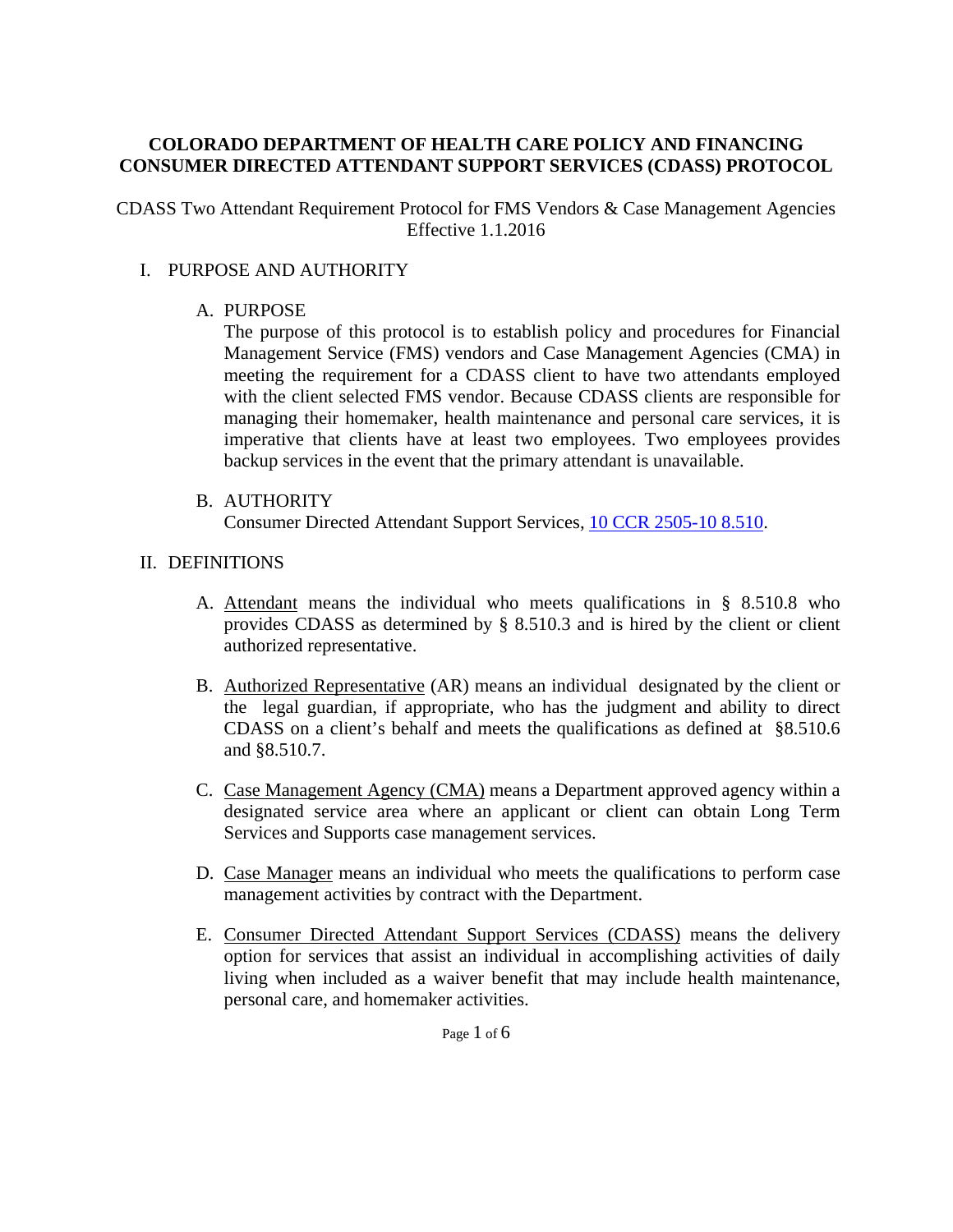- F. Department means the Colorado Department of Health Care Policy and Financing
- G. Financial Management Services (FMS) means an entity contracted with the Department and chosen by the client/AR to complete employment related functions for CDASS attendants and track and report on individual client allocations for CDASS.
- H. Training and Operations Vendor means the organization contracted by the Department to provide training to CDASS clients/authorized representatives, provide training to case managers on participant direction, and provide customer service related to participant direction.

#### III. POLICY OVERVIEW

The purpose of this protocol is to provide guidance to FMS vendors and case management agencies on how to monitor and report CDASS client employment contracts in the CDASS service delivery option. Attendant management is a key element of the CDASS service delivery model as it gives clients the choice and control to select and manage their CDASS attendants. Clients or their CDASS authorized representative are responsible for hiring, training, scheduling and managing attendants. Assuring back up coverage is an essential part of management of attendant services in any model. CDASS clients take responsibility for arranging their own backup care and therefore must always have a backup attendant available*.* Prior to the case manager and the FMS vendor determining a start date for CDASS, the client or authorized representative is required to establish the employment of two attendants through the client's selected FMS vendor. Maintaining employment of a minimum of two CDASS attendants is essential for the health and welfare of CDASS participants to ensure they are able to access attendant services timely and have their personal care, homemaker, and health maintenance service needs met*.* **While the client or authorized representative must have established employment with two CDASS attendants, it is the determination of the client or authorized representative whether to utilize one or more attendants to perform services during any pay period.** 

**This policy overview does not provide guidance for every situation, but rather provides standards for use by FMS vendors and case management agencies.**

- IV. PROTOCOL
- A. Each FMS vendor is responsible for running a monthly report to identify any clients who do not have an employment relationship with at least two CDASS attendants. When the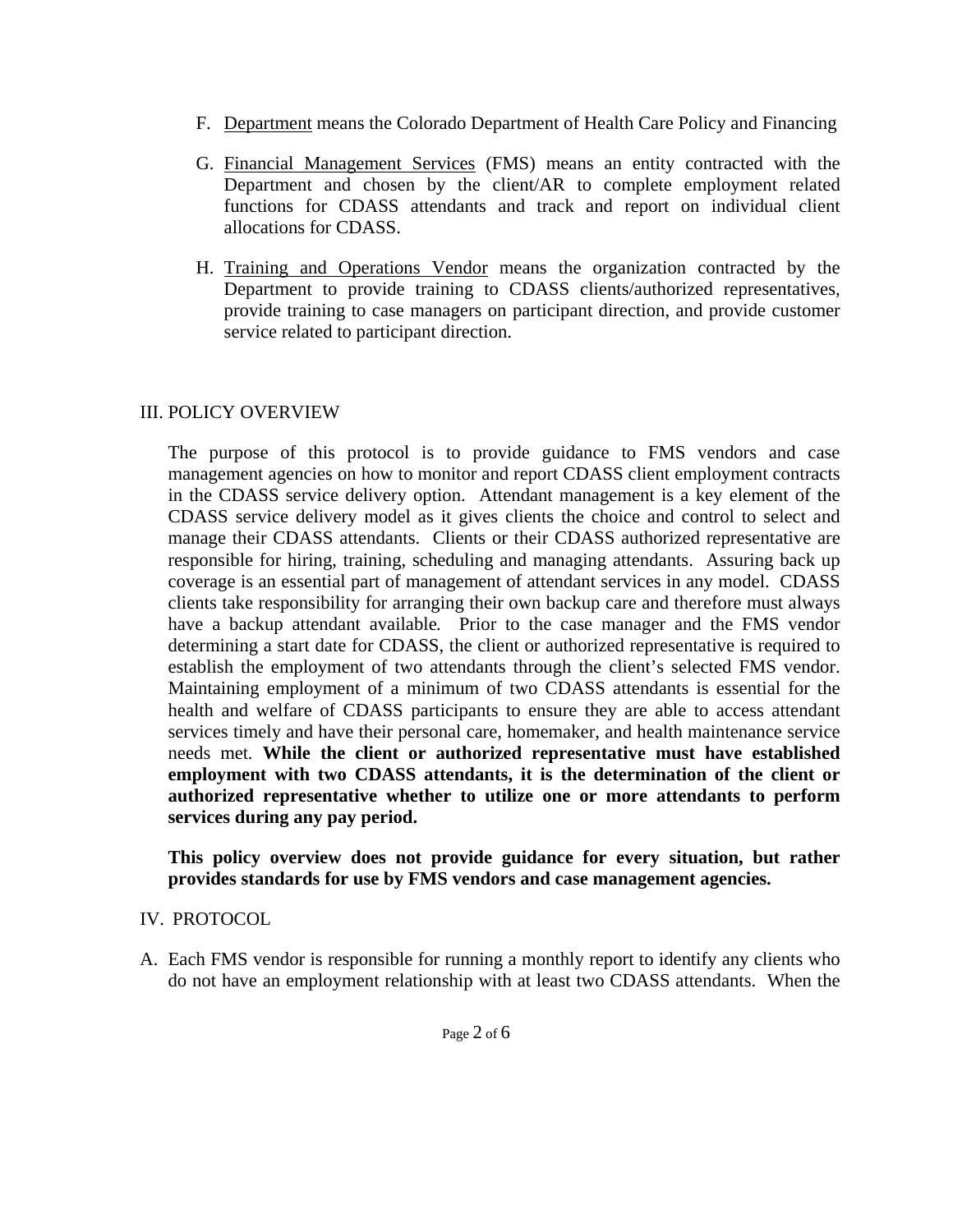FMS vendor identifies a client who does not have two CDASS attendants, the client's FMS vendor shall:

- 1. Contact the client or client's authorized representative to inform them that the two attendant employment requirement is not being met.
	- a. This contact will be initiated by the client's FMS vendor within five business days of the identification of the client not meeting the requirement. The FMS vendor will mail or email (based on client communication preferences) the client or the client's authorized representative notification regarding noncompliance with the two attendant protocol. The notification will include the CDASS Two Attendant Requirement Protocol for FMS Vendors & Case Management Agencies and FMS employment applications for completion. Client will also be advised of the opportunity for voluntary training through the Department's contracted training and operations vendor regarding locating, interviewing and hiring new attendants. Upon request, the client's FMS vendor will provide the client or client authorized representative with a list of available attendants that are seeking employment.
	- b. The client's FMS vendor will notify the client's case manager regarding the two attendant protocol violation.
- 2. The client, or client authorized representative is required to submit a completed employee application to hire at least one additional attendant in order to be in compliance with the two attendant requirement.
	- a. The completed employee application must be submitted to the client's FMS vendor within 30 calendar days of FMS notification.
	- b. The client's FMS vendor has five business days to process the employee application and inform the client, or client authorized representative of the employment eligibility determination. The FMS vendor must identify all errors in the employment application within the first three business days and report any errors to the client or AR.
	- c. The client, or client authorized representative will be required to submit additional employment applications within 30 calendar days of notification of selected employee being ineligible for hire.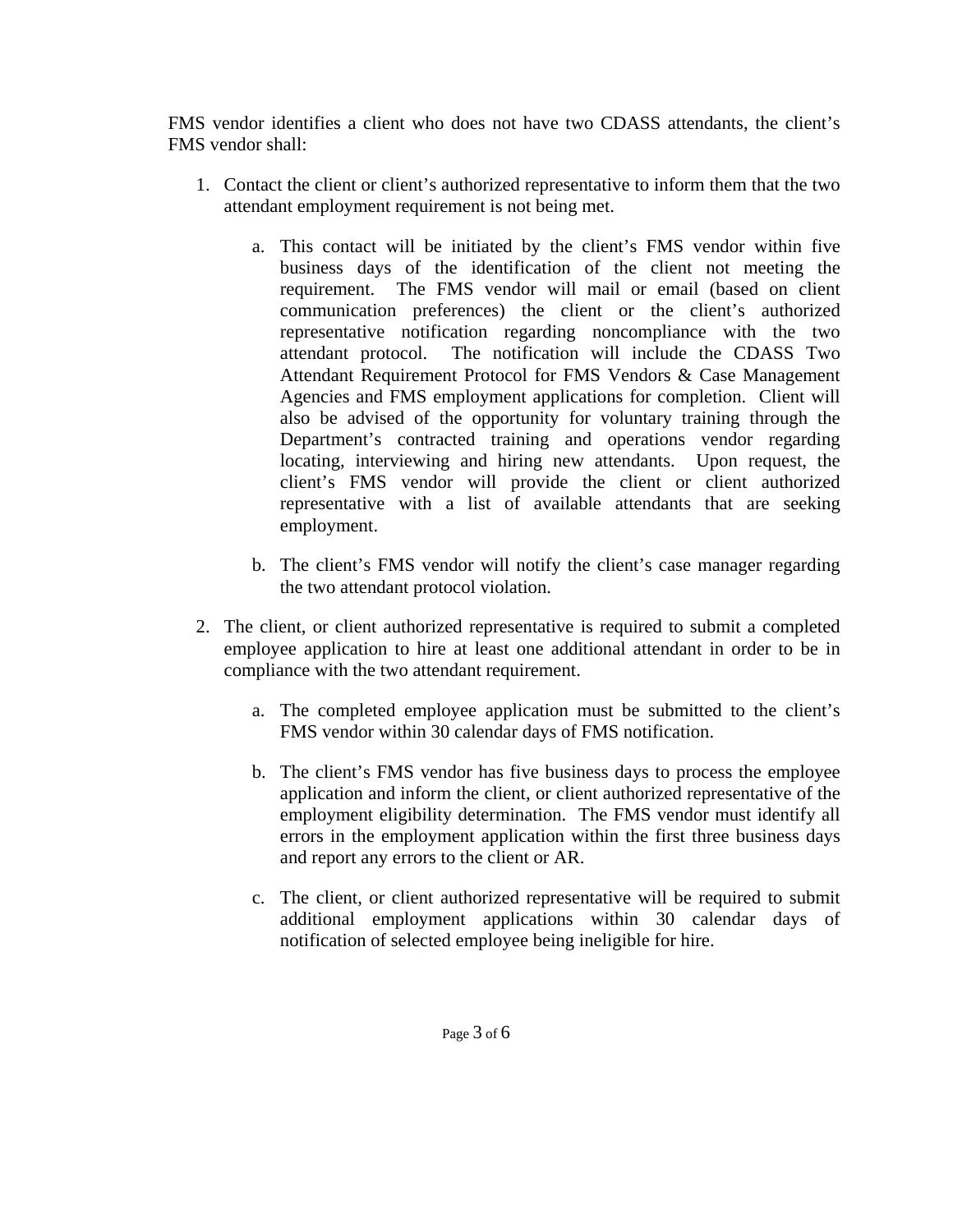- d. The FMS vendor will notify the client's case manager upon receipt of the employment application and also upon determination of employment eligibility.
- e. If a client submits incomplete applications and fails to correct them or continuously submits applications for ineligible employees resulting in no additional hires over a three month period, the client or AR will be required to attend mandatory retraining with the Department's contracted training and operations vendor.
- 3. If the client, or client authorized representative does not submit an employee application within the first 30 calendar days following FMS identification and notification of the client not meeting the two attendant requirement:
	- a. The FMS vendor will notify the client's case manager within five business days of the requirement not being met.
	- b. Within five business days after notification from the client's FMS vendor, the case manager will refer the client or client authorized representative to the Department's contracted training and operations vendor for mandatory retraining. The case manager shall inform the client, or client authorized representative if applicable, that retraining must be completed within 45 days from the date the case manager contacts, and submits the retraining referral to the training and operations vendor. The case manager will send written notification to the client, or client authorized representative informing them of the mandatory training and the time frame for training to be completed.
	- c. The client, or client authorized representative will no longer be required to complete training if an eligible employee is hired before the established 45-day timeframe.
	- d. If the client or AR notifies the FMS with good cause for not complying and has made reasonable efforts to secure a second attendant the FMS will contact the Department to request an extension. The maximum extension is an additional 20 days.
- 4. If the client, or client authorized representative does not complete the required training through the training and operations vendor by the established 45-day timeframe and does not have two attendants approved for employment through the FMS vendor: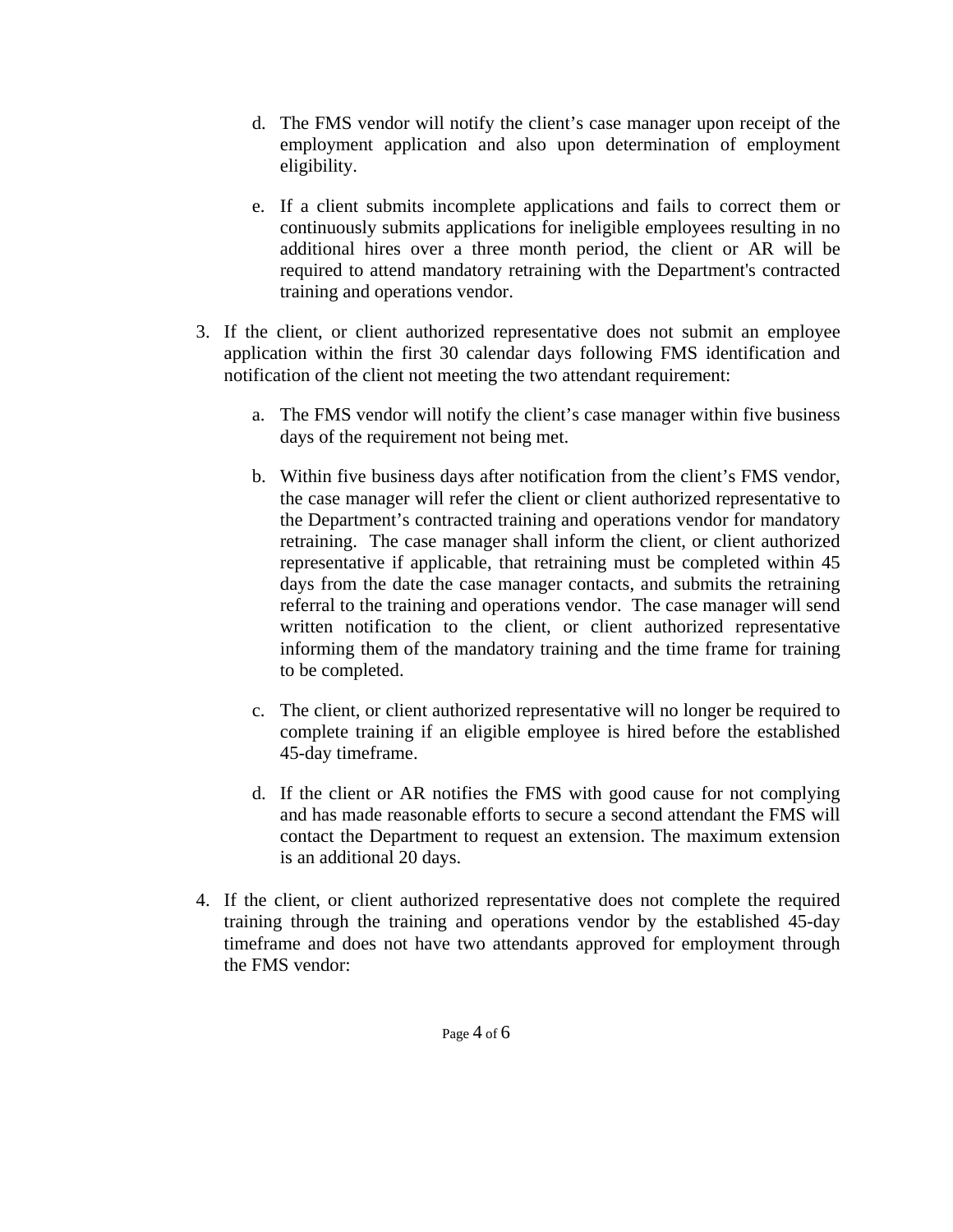- a. The training and operations vendor will notify the client's case manager within five business days of the timeframe for retraining not being met.
- b. The case manager will notify the client within five business days of notification from the training and operations vendor that the client is required to designate an authorized representative; or a new authorized representative will need to be designated if one is being utilized. The case manager will provide the client with written notification of the requirement and timeframe to designate an authorized representative or a new authorized representative. The authorized representative shall be identified and scheduled for training with the Department's contracted training and operations vendor within 15 calendar days. The authorized representative's training and paperwork with the CDASS training and operations vendor and the client selected FMS vendor shall be completed within 60 calendar days.
- c. The client authorized representative will be required to submit a complete employment application within 30 calendar days of completing the required CDASS training and paperwork.
- d. The client's FMS vendor has five business days to process the employee application and inform the client, or client authorized representative of the employment eligibility determination. The FMS vendor must identify all errors in the employment application within the first three business days. The authorized representative will be required to submit at least one additional employment applications within 30 calendar days of notification of the selected employee being ineligible for hire.
- 5. If the client does not designate an authorized representative or a new authorized representative, or the client authorized representative does not complete all required CDASS training and paperwork within 60 calendar days, the case manager shall:
	- a. Inform the client and AR that the client will be terminated from the CDASS service delivery option in accordance with §8.510.12 and 8.510.9.C within 30 calendar days.
	- b. The case manager will work collaboratively with the client to secure IHSS or agency based waiver services.
	- c. The case manager shall provide the client with a Notice of Action, in accordance with §8.510.12.A.1 and §8.510.12.A.2. This notice provides the client with their appeal rights.

Page 5 of 6